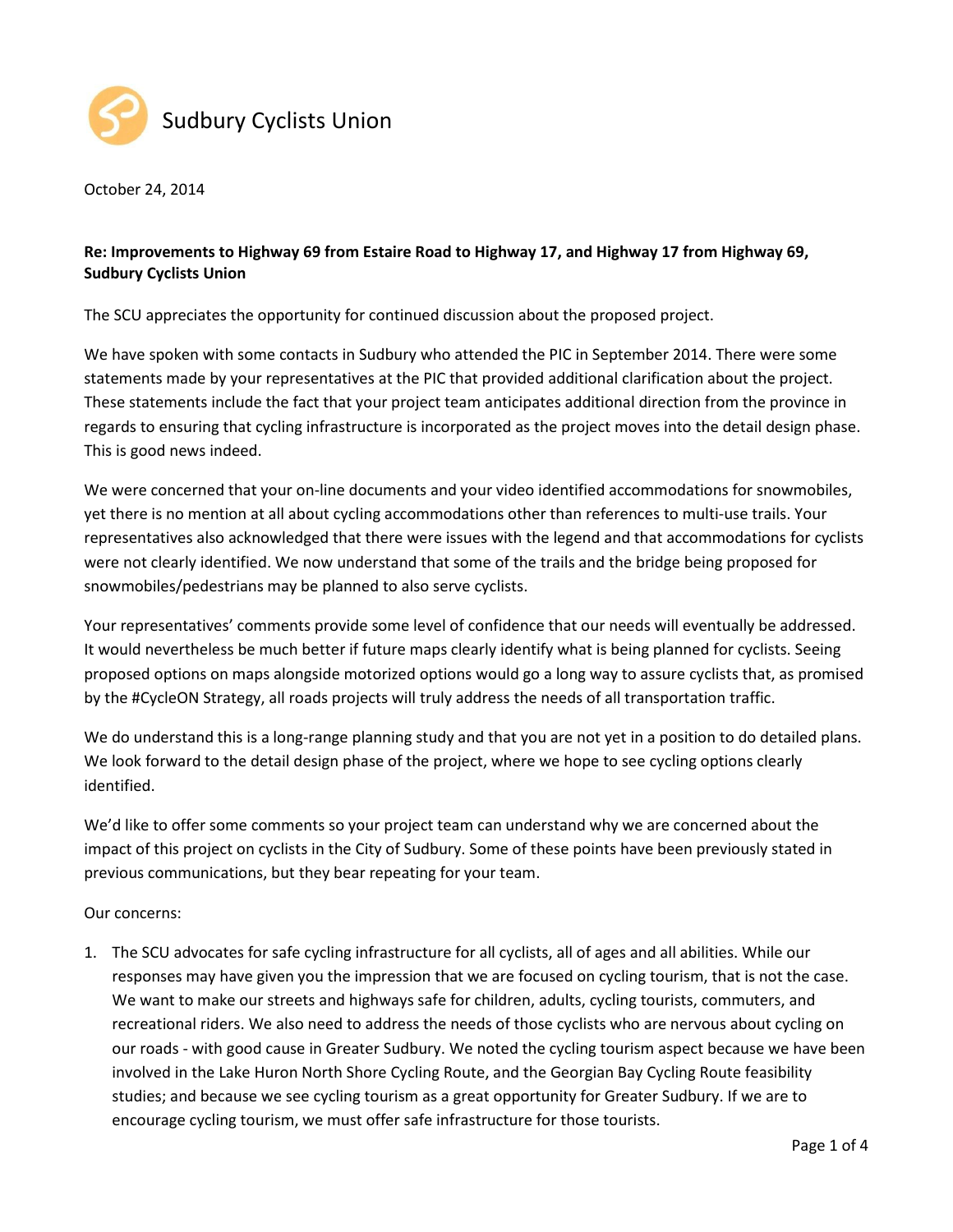However, we are just as concerned for our other cycling populations, including our commuters who most use our road infrastructure. They cannot rely on the vast majority of trails which are unpaved, unlit, and are not plowed in the winter. Many of our trails flood in the spring and during rainy times of the year. The only reliable transportation option currently available to commuters is on-road cycling.

We therefore consider trails to be good for recreational cyclists, but not necessarily for commuters. If trails are to be the best option for commuters in this project, they need to be safe, convenient, available yearround, and have surfaces that can be used by all cyclists.

We would rather see cycle tracks than trails. In any case, we will need assurances that your solutions will meet the requirements of commuters as well as recreational riders.

2. The City of Greater Sudbury currently has a great inequity when it comes to accommodating motorized and cycling traffic on our roads. We have over 3,560 lane kms of roadway, which are always made safe for motorists but not necessarily for cyclists. We have only 24 lane kms of bike lanes, 1.2 lane kms of sharrows, a few hundred meters of cycle track, and 24 lane kms of paved shoulders. Building additional roads (whether municipal or provincial) that do not include cycling infrastructure only widens this gap.

As well, Greater Sudbury does not have the road grid structure that many cities in southern Ontario have. Cyclists are often forced to take busy roads that exceed 80 km an hour in order to reach a destination. There are no other options or choices that we can make. Very few of these roads offer safe cycling infrastructure eg paved shoulders.

3. In Northern Ontario, cities like Greater Sudbury typically only have one major provincial highway that enters/leaves the city in each direction. In our case, this is highway 17 east, highway 17 west, highway 69 south and highway 144 north. Highways 17 east and west, and highway 144 currently do not provide safe cycling infrastructure eg paved shoulders or dedicated, separated parallel road cycling infrastructure. Yet they are the only way to travel to communities outside of our city boundaries.

Highway 69 south currently allows cycling but only to Estaire Road. Beyond Estaire Road, cycling is prohibited, and while cyclists are able to travel south for a while on Estaire Road, that road ends with no options for cyclists to continue cycling south. The implementation of these prohibited sections has already meant that certain areas of the province like Killarney are inaccessible to Sudbury cyclists.

We do not want to see this trend continue and are currently lobbying the government to provide alternatives to reopen closed areas to cyclists. We do not want to see additional prohibited sections implemented without safe provisions being made for cyclists.

4. We question the need to build prohibited roads in Northern Ontario when other divided highways in the southern Ontario and in other provinces allow cycling on wide paved shoulders. In particular, the Trans-Canada Highway in the prairies and in parts of British Columbia allows cycling. In the North, building such roads is a great disservice to cyclists, in particular because other "options" that are offered as alternatives are already too dangerous for cyclists, and there are never any plans included in the scope of these projects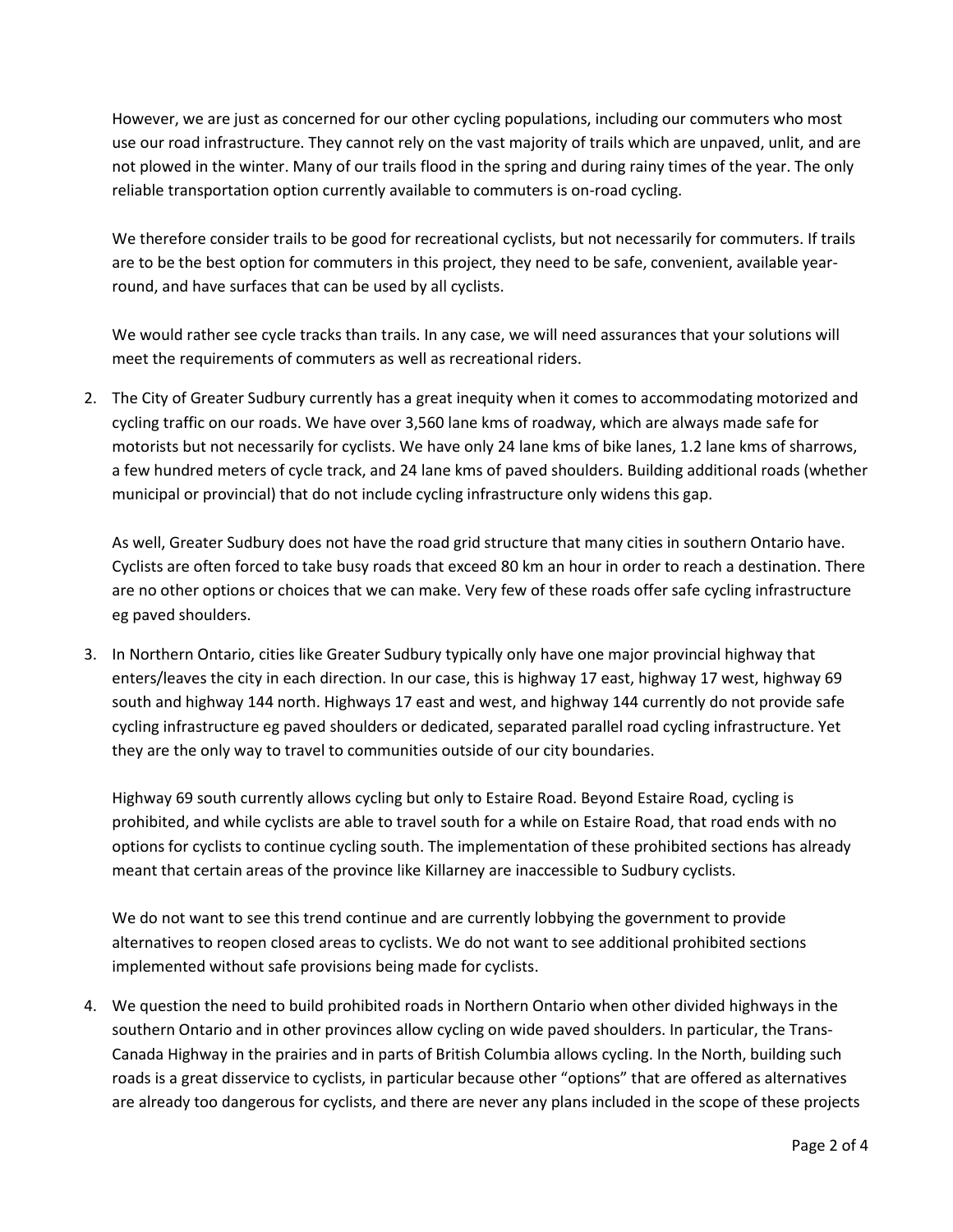to retrofit the offered alternatives. If each prohibited road in Northern Ontario were to include a paved, parallel cycle path as part of all designs, then we would not be having these discussions.

5. It is unclear to us exactly what the intent is to accommodate cycling traffic coming from Highway 69 South wanting to get to Highway 17. The design map for the Highway 17 bypass shows a snowmobile/pedestrian bridge on a new multi-use trail that parallels highway 17 and then branches off to the Lake Laurentian Conservation Area via a "snowmobile culvert". Will the new multi-use trail be paved and safe for cyclists? When the trail ends at the snowmobile culvert, will cyclists be allowed to continue onto the new 4 lane highway in order to get to Coniston and beyond?

Information on the map indicates that existing lanes will accommodate westbound traffic, so our assumption is that there will be no alternate options for cyclists unless you allow them on the divided highway or you provide separated cycling infrastructure to the Bancroft intersection. If you ban cyclists on this road, cyclists will be forced through the city core in order to eventually get to Highway 17 via the Bancroft bike lanes. This forces cyclists to navigate unsafe streets that do not have cycling infrastructure, in particular Regent and Paris Streets. It's also a very roundabout and inconvenient route for cyclists who want to bypass the city core.

We want to see accommodations for cyclists on this bypass, whether that's wide paved shoulders or separated, paved cycling infrastructure. Currently, cyclists are not prohibited on this bypass. Access should be preserved or a safe option running alongside the 4-lane highway should be provided.

6. Beyond Bancroft Drive, you have indicated in your email that the existing Highway 17 road will have lower traffic volumes and fewer trucks. This is therefore the route that should be taken by cyclists as the alternative to the new realignment that will eventually reach Markstay.

That "existing Highway 17" does not have paved shoulders and is currently dangerous to cyclists. The new alignment will certainly reroute long-distance traffic, but local traffic, including trucks and rush-hour traffic, will continue to pose a danger to cyclists on the existing route. This needs to be addressed before you can state that the existing Highway 17 is a safe alternative to building cycling infrastructure along the new alignment.

7. In regards to the highway 69 portion of this project, you mention providing safe cycling infrastructure between Regent St. and Pioneer Rd. in the form of service roads and a trail. This is great. However, as previously noted, trails need to address the needs of all cyclists. If this trail is to be the only option to travel this section of Highway 69, it needs to be a lighted paved trail wide enough to handle two-way cycling traffic and pedestrians. It also needs to be accessible at all times of the year. In other words, it needs to be a plowed cycle track. Otherwise, you are creating a situation where cyclists will in effect be prohibited from travelling along this road during certain times of the year and certain times of the day.

As well, the section between Regent St. and Pioneer Rd. is only half of the section of highway 69 that is identified in your project map. A strategy needs to be implemented that addresses all of your scope (to Estaire Rd).